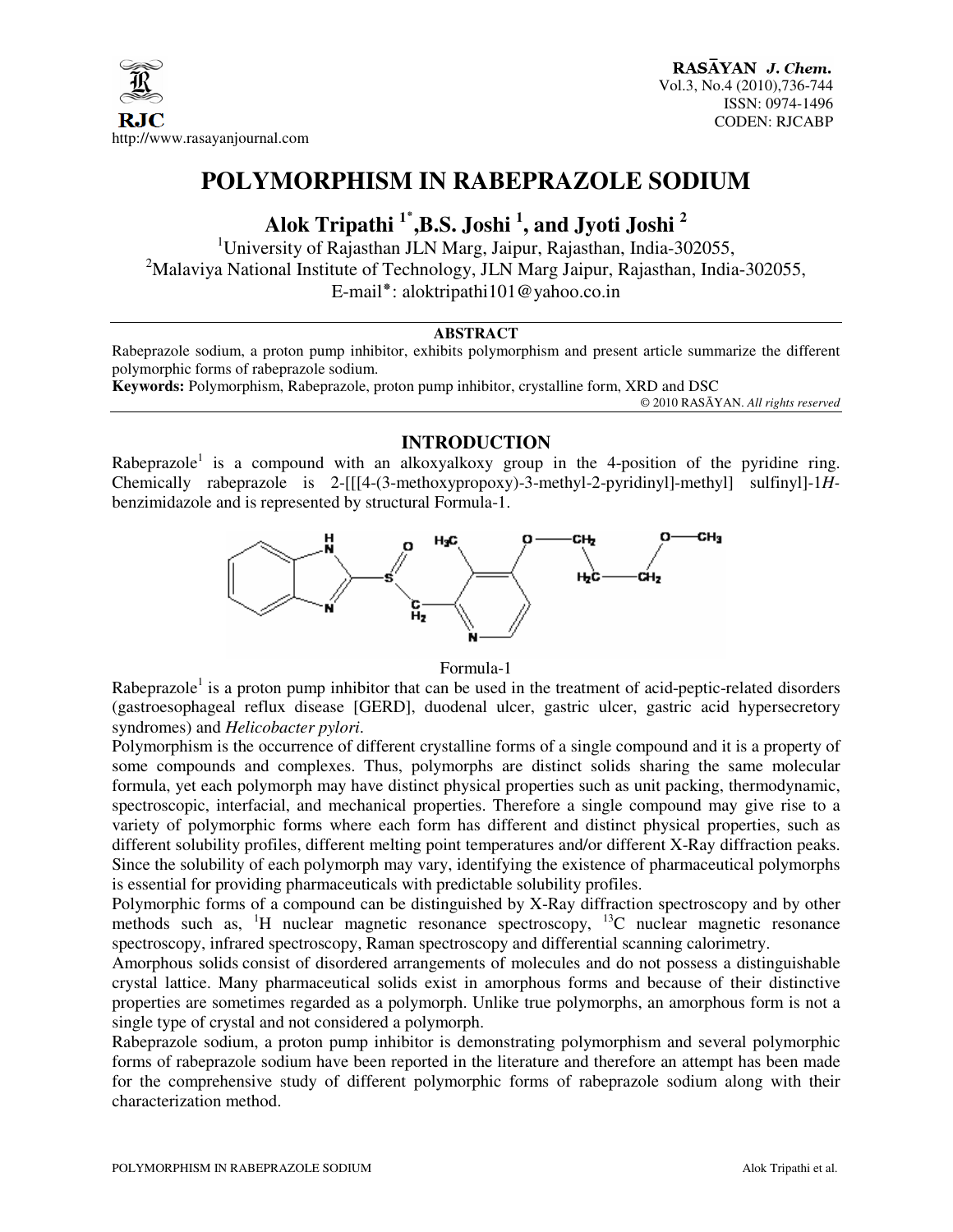### **Polymorphism in Rabeprazole Sodium**

Souda et  $al<sup>1</sup>$ , reported amorphous form of rabeprazole sodium. Amorphous forms are generally more soluble, and thus they are desirable for pharmaceutical purposes because the bioavailability of amorphous compounds may be greater than their crystalline counterparts.Amorphous rabeprazole sodium does not show diffraction peaks (2θ) in X-ray powder diffraction pattern as depicted in Figure 1. The differential scanning calorimetry thermogram of amorphous rabeprazole sodium exhibits significant endothermic peaks at about 66.46°C, 107.14°C, 147.63°C and an exothermic peak at 221.08°C.The amorphous form of rabeprazole sodium does not shows clear melting point but was showing a decomposition at a temperature in the range of 140-141°C.The amorphous form of rabeprazole sodium is being prepared by spraydrying<sup>2</sup>, heat drying<sup>3</sup>, lyophilization<sup>4</sup>, agitated thin film drying<sup>5</sup> techniques and by crystallization<sup>1</sup> from ether solvent, in the form of white to off-white powder.

Masahiko et al<sup>6</sup>, reported crystalline form II of rabeprazole sodium. The crystalline form II of rabeprazole sodium is being characterized by powder X-ray diffraction patterns and infrared absorption spectrum in potassium bromide pellet. The crystalline form II of rabeprazole sodium is being characterized by x-ray powder diffraction spectrum having peaks at about 8.88, 9.64, 11.84, 12.54, 12.82, 13.20, 13.80, 14.22, 17.20, 17.60, 18.04, 19.52, 20.92, 21.20, 22.64, 24.16, 24.38, 24.76, 25.00, 25.92, 26.60, 27.56, 27.76, 28.50, 28.76, 29.40, 30.00, 31.62, 34.04 and 34.92 degrees 2θ. The X-ray diffraction pattern of crystalline form II of rabeprazole sodium is depicted in Figure 2.The crystalline form II of rabeprazole sodium is also being characterized by absorption bands in infrared absorption spectrum at 524.5, 621.0, 740.9, 822.8, 897.6, 971.6, 1024.4, 1099.0, 1154.1, 1193.8, 1268.2, 1296.1, 1381.2, 1464.6, 1583.6, 2929.5, 3036.0 and  $3422.3$  cm<sup>-1</sup>.The crystalline form II of rabeprazole sodium is being prepared by crystallization of amorphous rabeprazole sodium or acetone complex of rabeprazole sodium from lower fatty acid ester solvent such as methyl formate, ethyl formate, propyl formate, isopropyl formate, butyl formate, isobutyl formate, methyl acetate, ethyl acetate, propyl acetate, isopropyl acetate, butyl acetate, isobutyl acetate, methyl propionate, ethyl propionate, n-propyl propionate, isopropyl propionate, butyl propionate, isobutyl propionate, methyl butyrate, ethyl butyrate, propyl butyrate, isopropyl butyrate, butyl butyrate, isobutyl butyrate, methyl isobutyrate, ethyl isobutyrate, propyl isobutyrate, isopropyl isobutyrate, butyl isobutyrate, isobutyl isobutyrate or mixture(s) thereof. The crystalline form II of rabeprazole sodium usually is a needle shape crystal. The crystalline form II of rabeprazole sodium compared to amorphous rabeprazole sodium is stable up to 60% of relative humidity.

Reddy et al<sup>7</sup>, reported crystalline forms X and Y of rabeprazole sodium. The crystalline form X of rabeprazole sodium is being characterized by x-ray powder diffraction spectrum having peaks at about 5.13, 6.606, 7.244, 8.569, 9.353, 10.565, 12.161, 12.923, 14.414, 14.864, 16.372, 17.309, 18.173, 19.072, 20.01, 20.539, 22.177, 23.469, 24.81 and 25.494 degrees 2θ. The X-ray diffraction pattern of crystalline form X of rabeprazole sodium is depicted in Figure 3.The differential scanning calorimetry thermogram of crystalline form X of rabeprazole sodium exhibits a significant endo-exo pattern at 154.62°C and 214.65°C.The crystalline form X of rabeprazole sodium is also being characterized by melting point (capillary method) at 140-150°C.The crystalline form X of rabeprazole sodium is being prepared by crystallization of Rabeprazole sodium from chlorinated  $C_1-C_3$  hydrocarbon solvent and  $C_5-C_{10}$  alkane or a  $C_5$ - $C_{10}$  cyclic alkane solvents or mixtures thereof.

The crystalline form Y of rabeprazole sodium is being characterized by x-ray powder diffraction spectrum having peaks at about 5.61, 7.207, 7.725, 9.649, 10.352, 11.231, 14.546, 16.418, 16.899, 19.442 and 24.943 degrees 2θ.The X-ray diffraction pattern of crystalline form Y of rabeprazole sodium is depicted in Figure 4.The differential scanning calorimetry thermogram of crystalline form Y of rabeprazole sodium exhibits a significant endo-exo pattern at 182.61°C and 215.57°C.The crystalline form Y of rabeprazole sodium is also being characterized by melting point (capillary method) at 160-170°C.The crystalline form Y of rabeprazole sodium is being prepared by crystallization of rabeprazole sodium from  $C_3$ -C<sub>5</sub> straight or branched chain alcohol and an ether solvent.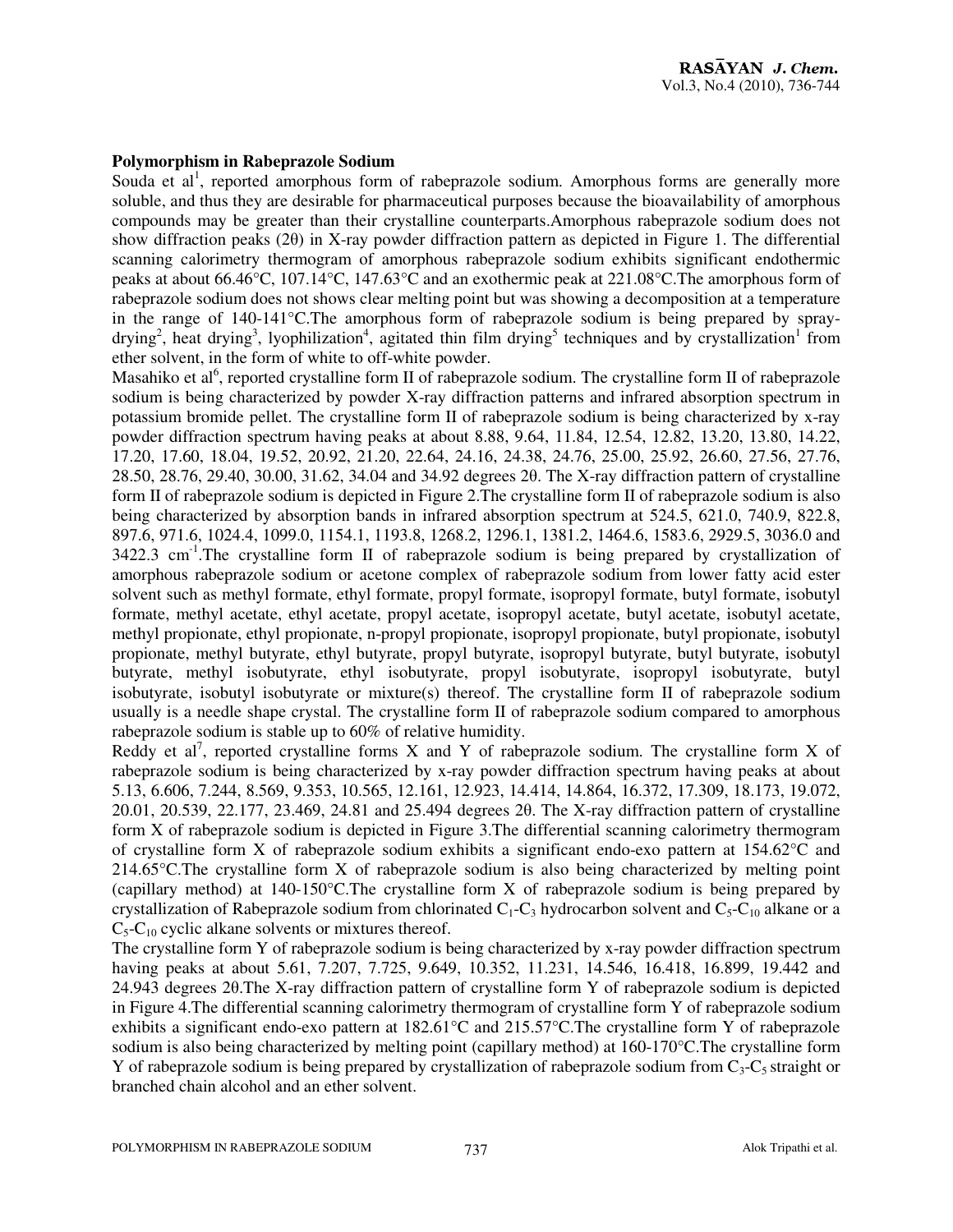The crystalline forms X and Y of rabeprazole sodium are high melting solids with residual solvents within permissible limits and are very well suited for formulation.

Venkatraman et al<sup>8</sup>, reported crystalline form Z of rabeprazole sodium. The crystalline form Z of rabeprazole sodium is being characterized by x-ray powder diffraction spectrum having peaks at about 4.694, 9.070, 9.417, 11.254, 14.712, 16.241, 17.264, 18.522, 19.320, 19.626, 19.920, 20.802, 21.477, 23.073, 24.814, 25.702, 27.470, 30.009, 30.653, 33.365 and 36.950 degrees 2θ.The X-ray diffraction pattern of crystalline form Z of rabeprazole sodium is depicted in Figure 5.The differential scanning calorimetry thermogram of crystalline form Z of rabeprazole sodium exhibits a significant endo-exo pattern at 106.5°C and 228.8°C.The crystalline form Z of rabeprazole sodium is also being characterized by melting point (capillary method) at 224-230°C.The crystalline form Z of rabeprazole sodium is being prepared by crystallization of rabeprazole sodium from aromatic hydrocarbon solvents such as toluene, xylenes or mixture(s) thereof. Malpezzi et al<sup>9</sup>, reported crystalline hydrate forms α and β of rabeprazole sodium.

The crystalline hydrate  $\alpha$  form of rabeprazole sodium has water content ranging between 2.2 and 3.0% in weight, so that it can be defined as hemihydrate form. The crystalline hydrate  $\alpha$  form of rabeprazole sodium is being characterized by x-ray powder diffraction spectrum having more intense peaks at about 3.8, 5.1, 7.1, 16.9, 17.6, 18.8 and 19.9 ± 0.2 degrees 2θ. The X-ray diffraction pattern of crystalline hydrate α form of rabeprazole sodium is depicted in Figure 6.The differential scanning calorimetry thermogram of crystalline hydrate  $\alpha$  form of Rabeprazole sodium exhibits significant endothermic peaks at 123.93°C and 179.10°C.The crystalline hydrate α form of rabeprazole sodium is being prepared by crystallization of Rabeprazole sodium from aprotic polar solvents such as ethyl acetate, butyl acetate, isopropyl acetate, ethyl propionate, isobutyl propionate and ethyl butyrate.

The crystalline hydrate β form of rabeprazole sodium has water content ranging between 6.0 and 7.2% in weight, so that it can be defined as sesquihydrate form. The crystalline hydrate β form of rabeprazole sodium is being characterized by x-ray powder diffraction spectrum having more intense peaks at about 4.7, 9.4, 13.2, 16.8 and 22.2 ± 0.2 degrees 2θ.The X-ray diffraction pattern of crystalline hydrate β form of rabeprazole sodium is depicted in Figure 7.The differential scanning calorimetry thermogram of crystalline hydrate β form of Rabeprazole sodium exhibits significant endo-exo pattern at 117.45, 165.31 and 208.83°C.The crystalline hydrate β form of rabeprazole sodium is being prepared by crystallization of Rabeprazole sodium from a solution of organic polar aprotic solvent such as ethyl acetate, butyl acetate, isopropyl acetate, ethyl propionate, isobutyl propionate and ethyl butyrate and alkaline water solution.Barreca et al<sup>10</sup>, reported crystalline hydrate form γ of rabeprazole sodium.

The crystalline hydrate  $\gamma$  form of rabeprazole sodium has water content ranging between 4.5 and 5.0% in weight, so that it can be defined as monohydrate form. The crystalline hydrate  $\gamma$  form of rabeprazole sodium is being characterized by x-ray powder diffraction spectrum having more intense peaks at about 10.5, 18.0, 18.4, 19.4, 21.1, 21.7, 22.9, 23.3, 27.1 and 31.6 ± 0.2 degrees 2θ.The X-ray diffraction pattern of crystalline hydrate form γ of rabeprazole sodium is depicted in Figure 8.The differential scanning calorimetry thermogram of crystalline hydrate  $\gamma$  form of Rabeprazole sodium exhibits significant endothermic peak at about 152°C.The crystalline hydrate γ form of rabeprazole sodium is being prepared by crystallization of rabeprazole sodium from organic polar aprotic solvent such as ethyl acetate, butyl acetate, isopropyl acetate, ethyl propionate, isobutyl propionate and ethyl butyrate at room temperature optionally in the presence of seed of crystalline hydrate  $\gamma$  form of rabeprazole sodium. Pruthi et al<sup>11</sup>, reported crystalline form V and VI of rabeprazole sodium.

The crystalline form V of rabeprazole sodium is being characterized by x-ray powder diffraction spectrum having peaks selected from the group consisting of 9.69, 10.67, 13.62, 17.27, 18.82, 19.57, 20.39, 21.22, 22.09, 24.63, 25.29, 27.79, 36.09, 40.41, 42.43, 44.94 and 55.28 ± 0.9 degrees 2θ.The X-ray diffraction pattern of crystalline form V of rabeprazole sodium is depicted in Figure 9.

The crystalline form VI of rabeprazole sodium is being characterized by x-ray powder diffraction spectrum having peaks selected from the group consisting of 5.43, 9.70, 10.94, 13.60, 17.24, 18.74, 20.36, 21.18, 22.03, 25.58, 25.27, 27.95, 33.13, 33.90, 36.10, 40.40, 43.94, 44.91 and 55.71  $\pm$  0.9 degrees 2θ.The X-ray diffraction pattern of crystalline form VI of rabeprazole sodium is depicted in Figure 10.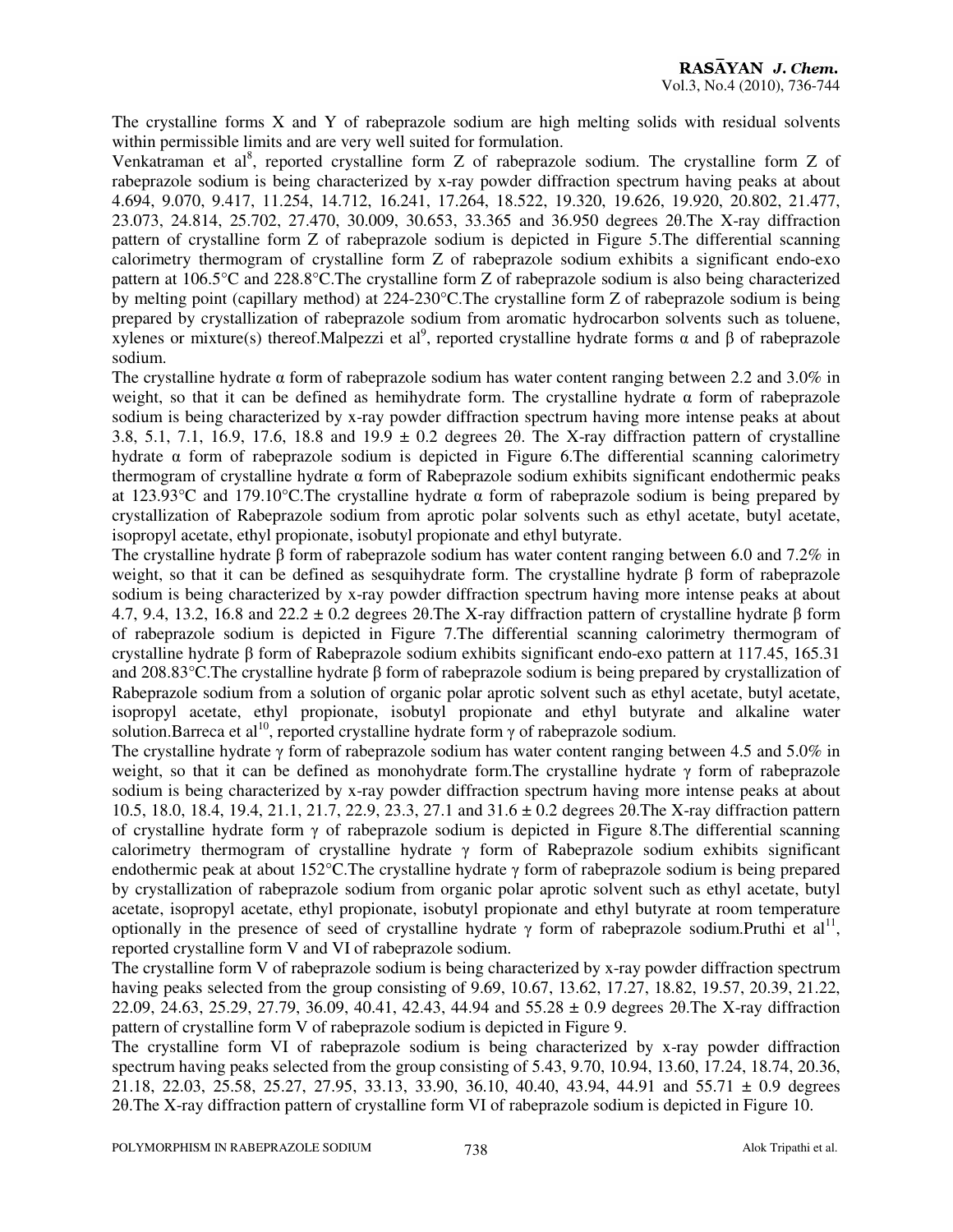

Fig.-1: Depicts X-ray diffraction pattern of amorphous form of rabeprazole sodium



Fig.-2:Depicts X-ray diffraction pattern of crystalline form II of rabeprazole sodium



Fig.-3:Depicts X-ray diffraction pattern of crystalline form X of rabeprazole sodium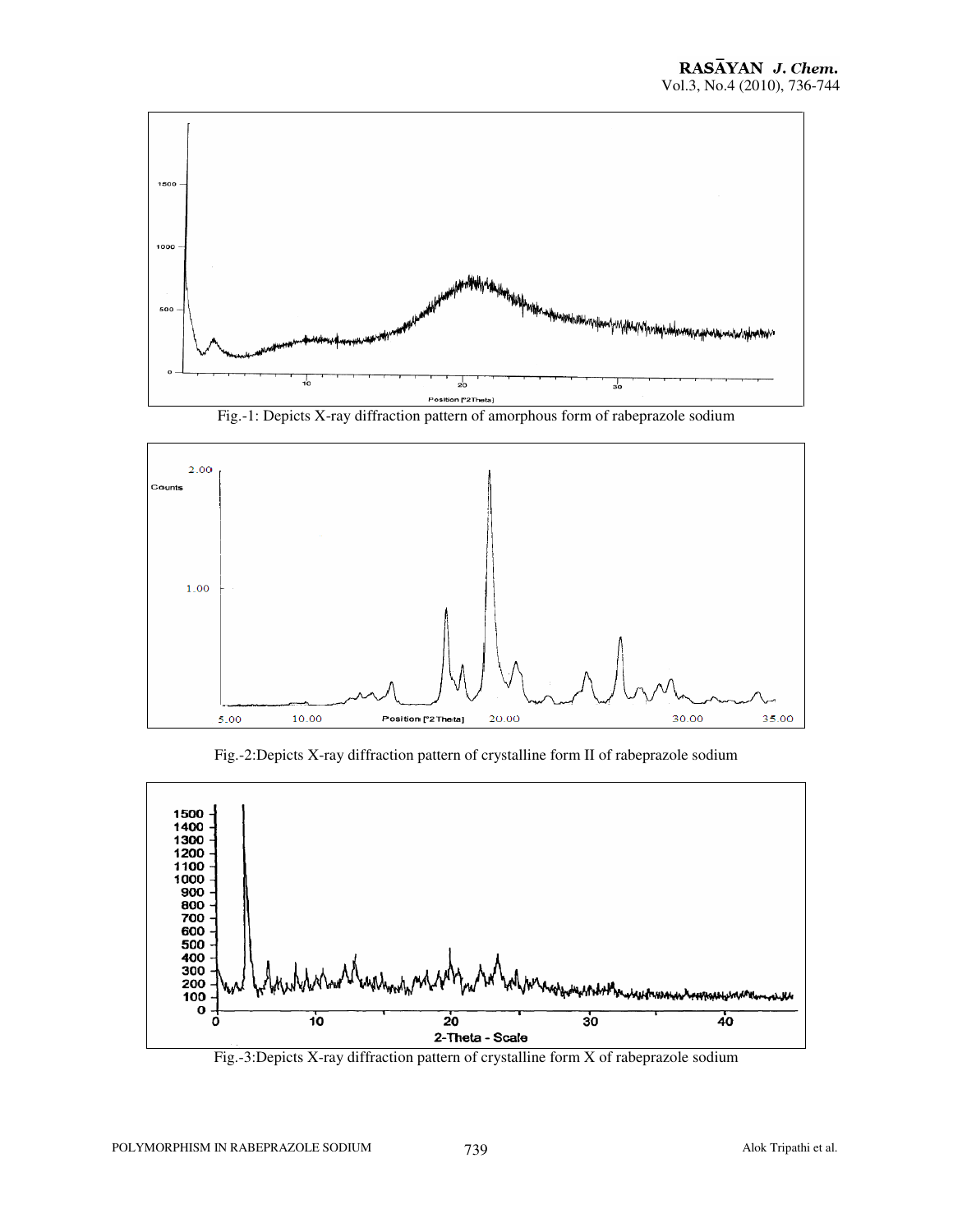

Fig.-6: Depicts X-ray diffraction pattern of crystalline hydrate α form of rabeprazole sodium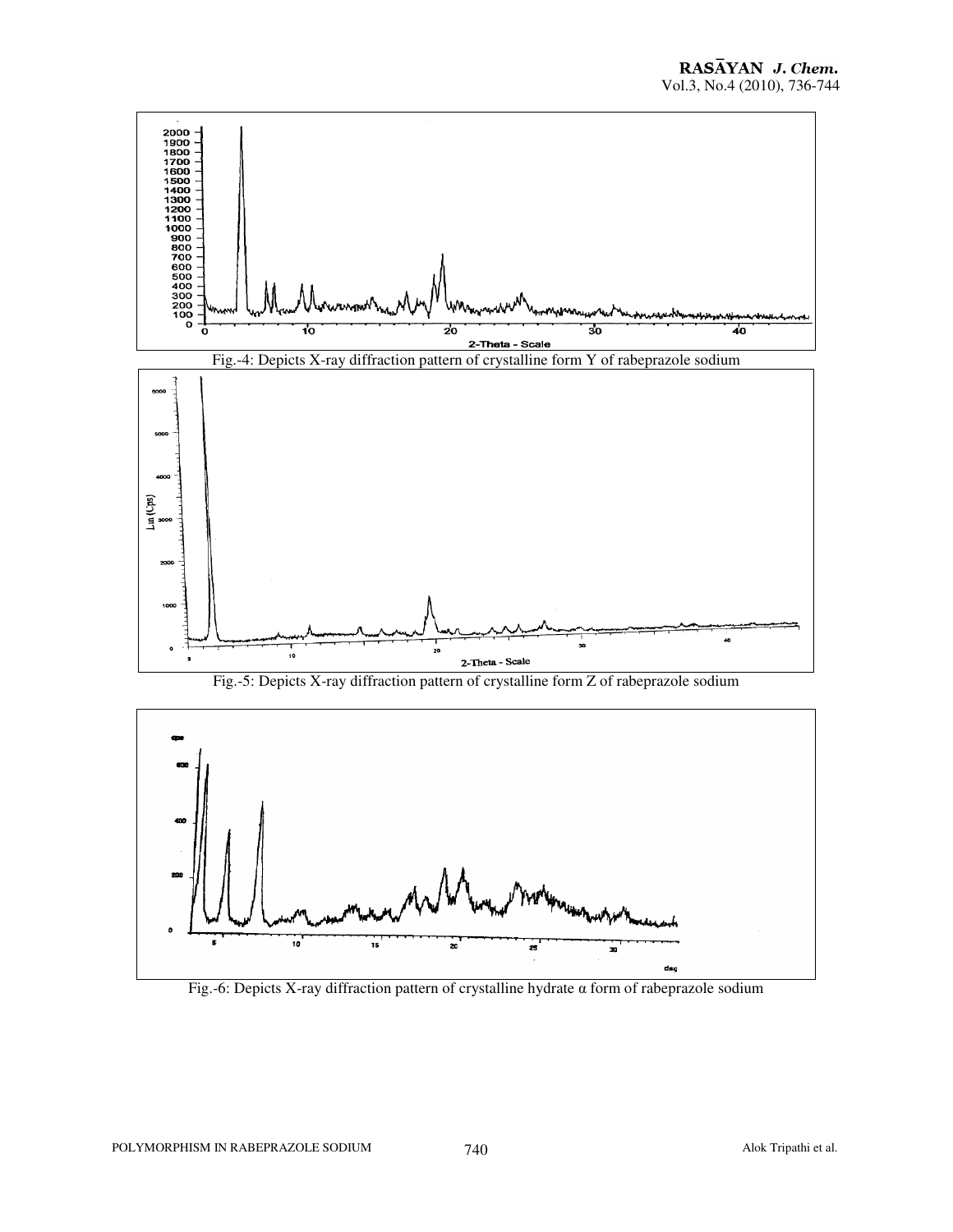![](_page_5_Figure_1.jpeg)

Fig.-7:Depicts X-ray diffraction pattern of crystalline hydrate β form of rabeprazole sodium

![](_page_5_Figure_3.jpeg)

Fig.-8: Depicts X-ray diffraction pattern of crystalline hydrate form γ of rabeprazole sodium

![](_page_5_Figure_5.jpeg)

Fig.-9: Depicts X-ray diffraction pattern of crystalline form V of rabeprazole sodium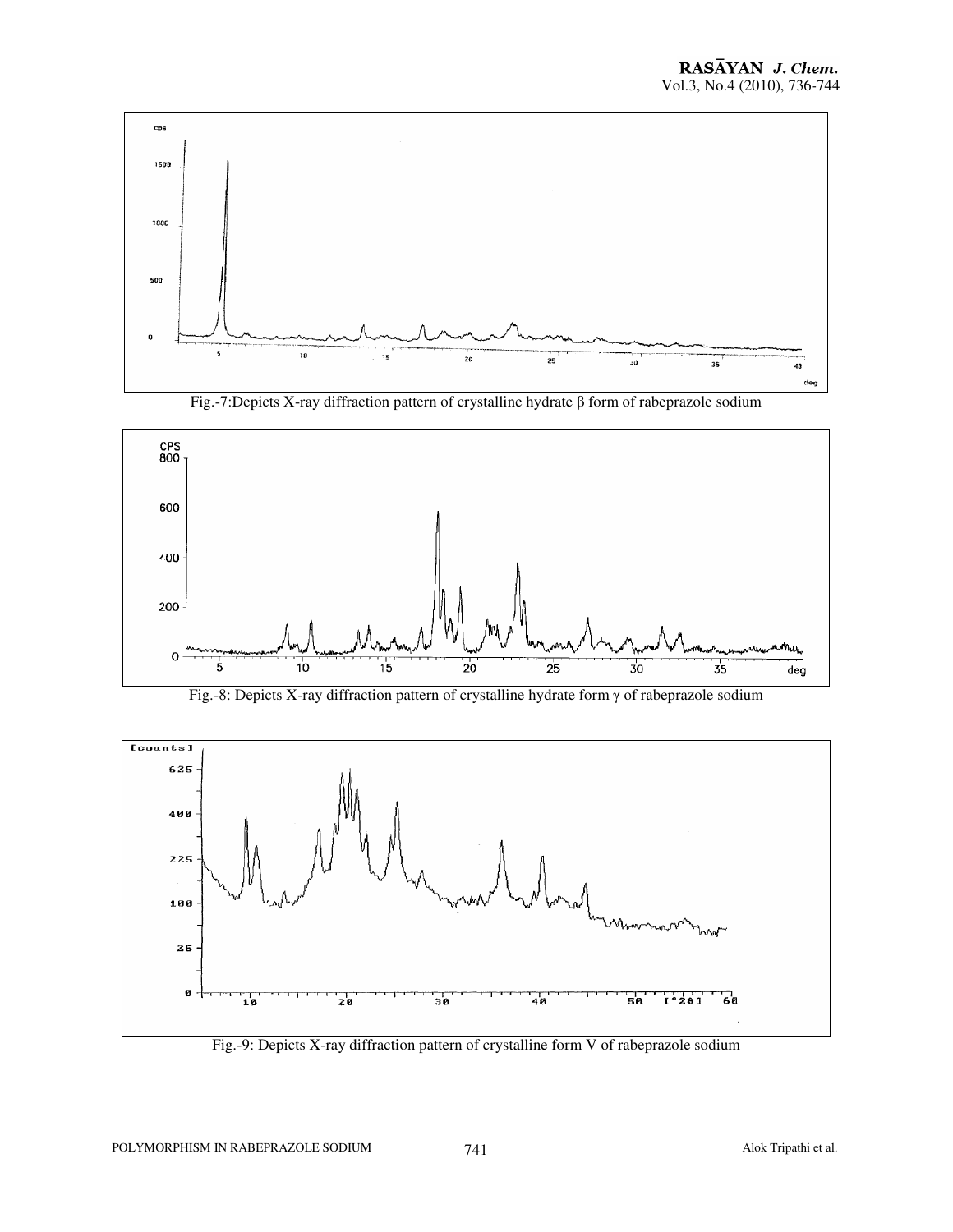![](_page_6_Figure_1.jpeg)

Fig.-10: Depicts X-ray diffraction pattern of crystalline form VI of rabeprazole sodium

![](_page_6_Figure_3.jpeg)

Fig.-11:Depicts X-ray diffraction pattern of crystalline form F of rabeprazole sodium

Table-1: Characteristic peaks and their intensity ratio in XRD pattern of rabeprazole sodium polymorphic form II,  $X, Y, Z$  and  $\alpha$ .

| Form II         | Intensity | Form $X$        | Intensity     | Form Y            | Intensity | Form            | Intensity   | Form $\alpha$     | Intensity   |
|-----------------|-----------|-----------------|---------------|-------------------|-----------|-----------------|-------------|-------------------|-------------|
| $2\theta^\circ$ | $I/I_0$   | $2\theta^\circ$ | $M_0$         | $2\theta^{\circ}$ | $M_0$     | Z               | $\rm{II}_0$ | $2\theta^{\circ}$ | $\rm{II}_0$ |
|                 |           |                 |               |                   |           | $2\theta^\circ$ |             |                   |             |
| 14.22           | 10        | 5.13            | 100           | 5.61              | 100       | 4.69            | 100         | 3.8               | 100         |
| 17.20           | 41        | 6.60            | 19            | 7.20              | 15        | 9.07            | 3           | 5.1               | 70          |
| 17.60           | 10        | 8.56            | 14            | 7.72              | 17        | 11.25           | 4           | 7.1               | 85          |
| 18.04           | 17        | 10.56           | 10            | 9.64              | 14        | 14.71           | 3           | 16.9              | 23          |
| 19.52           | 100       | 12.16           | 9             | 10.35             | 13        | 16.24           | 3           | 17.6              | 16          |
| 20.92           | 18        | 12.92           | 13            | 19.44             | 33        | 18.52           | 5           | 18.8              | 35          |
| 21.20           | 12        | 20.01           | 18            | 16.89             | 11        | 19.32           | 15          | 19.9              | 32          |
| 24.76           | 25        | 22.17           | $\mathcal{I}$ | 18.81             | 20        | 19.62           | 6           |                   |             |
| 25.00           | 10        | 23.46           | 16            | 19.44             | 33        | 24.81           | 3           |                   |             |
| 26.60           | 28        | 24.81           | 11            | 24.94             | 10        | 27.47           | 3           |                   |             |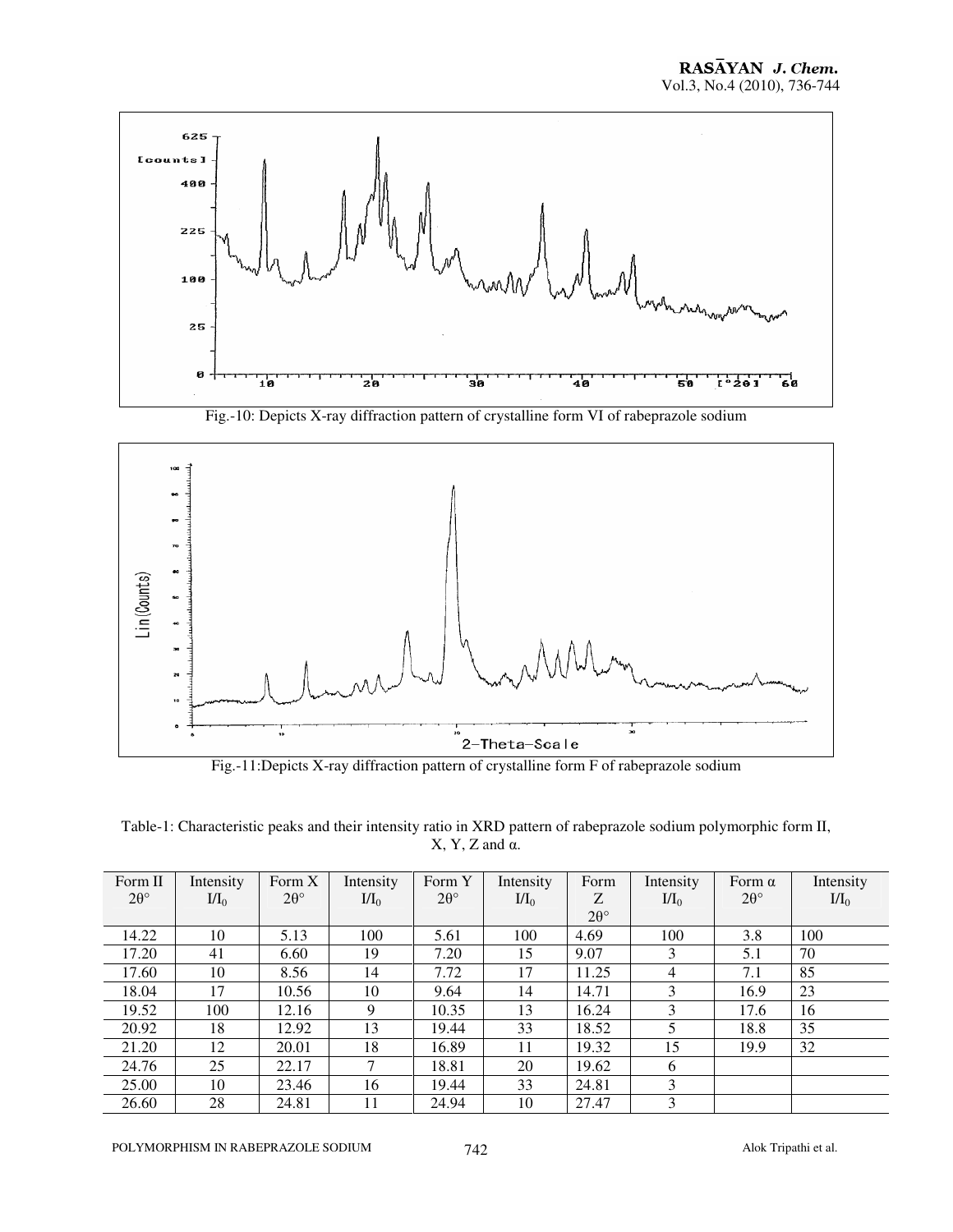The crystalline forms V and VI of rabeprazole sodium are being prepared by freeze drying of rabeprazole sodium solution in water at cryogenic temperature.

Hori et al<sup>12</sup>, reported crystalline form F of rabeprazole sodium, which is free from the storage stability problems of raw drug and the solid drug formulation. The crystalline form F of rabeprazole sodium is being characterized by x-ray powder diffraction spectrum having peaks at 18.0, 20.9 and 21.2  $\pm$  0.1 degrees 2θ. The X-ray diffraction pattern of crystalline form F of rabeprazole sodium is depicted in Figure 11.The differential scanning calorimetry thermogram of crystalline form F of rabeprazole sodium exhibits significant endo-exo pattern at 128.93 and 237.67°C.The crystalline form F of rabeprazole sodium is being prepared by crystallization of rabeprazole sodium from an ether base organic solvent.

### **CONCLUSION**

Rabeprazole sodium exhibit polymorphism and ten crystalline polymorphic forms along with an amorphous form are reported in the literature. Polymorphism is meaningless unless solid physical properties exert an influence on biological activity, physiochemical properties or an industrial manufacturing method of the substance and therefore researchers have been attracted toward the development of new polymorphic form of rabeprazole sodium, study of correlation of process parameters such as type of solvent, volume of the solvent, sequence of addition, temperature, rate of agitation, pH of reaction mixture etc on the polymorphism and the study of impact of different polymorphic forms of rabeprazole sodium on the biological activity, physiochemical properties or an industrial manufacturing method.

| Table-2: Characteristic peaks and their intensity ratio in XRD pattern of rabeprazole sodium polymorphic form $\beta$ , $\gamma$ , |  |
|------------------------------------------------------------------------------------------------------------------------------------|--|
| V. VI and F.                                                                                                                       |  |

| Form $\beta$      | Intensity | Form $\gamma$   | Intensity | Form V          | Intensity | Form            | Intensity | Form            | Intensity |
|-------------------|-----------|-----------------|-----------|-----------------|-----------|-----------------|-----------|-----------------|-----------|
| $2\theta^{\circ}$ | $I/I_0$   | $2\theta^\circ$ | $M_0$     | $2\theta^\circ$ | $M_0$     | VI              | $I/I_0$   | $\mathbf{F}$    | $I/I_0$   |
|                   |           |                 |           |                 |           | $2\theta^\circ$ |           | $2\theta^\circ$ |           |
| 4.7               | 100       | 10.5            | 10        | 9.69            | 56        | 9.70            | 76        | 11.39           | 27        |
| 9.4               | 5         | 18.0            | 100       | 17.27           | 39        | 17.24           | 50        | 17.20           | 39        |
| 13.2              | 12        | 18.4            | 38        | 18.82           | 45        | 18.74           | 27        | 19.52           | 74        |
| 16.8              | 12        | 19.4            | 38        | 19.57           | 95        | 20.36           | 100       | 19.84           | 100       |
| 22.2              | 15        | 21.1            | 20        | 20.39           | 100       | 21.18           | 66        | 20.55           | 35        |
|                   |           | 21.7            | 19        | 21.22           | 75        | 22.03           | 33        | 24.85           | 34        |
|                   |           | 22.9            | 47        | 22.09           | 39        | 24.58           | 37        | 25.76           | 31        |
|                   |           | 23.3            | 26        | 24.63           | 37        | 25.27           | 60        | 26.56           | 34        |
|                   |           | 27.1            | 17        | 25.29           | 67        | 36.10           | 48        | 27.53           | 34        |
|                   |           | 31.6            | 12        | 36.09           | 36        | 40.40           | 30        | 28.92           | 28        |

## **REFERENCES**

- 1. Shigeru Souda, Norihiro Ueda, Shuhei Miyazawa, Katsuya Tagami, Makoto Okita, Naoyuki Shimomura, Toshihiko Kaneko, Masatoshi Fujimoto, Manabu Murakami, Kiyoshi Oketani, Hideaki Fujisaki, Hisashi Shibata and Tsuneo Wakabayashi, US 5,045,552 (1991).
- 2. IP.com Number, IPCOM000153804D, June 8, 2007.
- 3. Masahiko Tsujii (Japan), Yukio Morita (Japan), WO 2004/085424 (2004).
- 4. Masahiko Tsujii (Japan), Nobuo Niikawa (Japan), Keizo Takayanagi (Japan), Shigeharu Nochi (Japan), US 6,545,024 (2003).
- 5. Pingili Ramchandra Reddy, Vurimidi Himabindu, Lilakar Jaydeepkumar, Boluggdu Vijaya Bhaskar, Ghanta Mahesh Reddy, *Rasayan Journal of Chemistry*, **1**, 166, (2008).
- 6. Tsujii Masahiko, Shinkawa Nobuo and Hasebe Takashi, JP 2001/039975 A2 (2001).
- 7. Manne Satyanarayana Reddy, Sajja Eswaraiah, Vijava Bhaskar Bolugoddu, Ramchandra Reddy Pingili and Madhusudhan Reddy Ganta, US 2005/0234103 (2005).